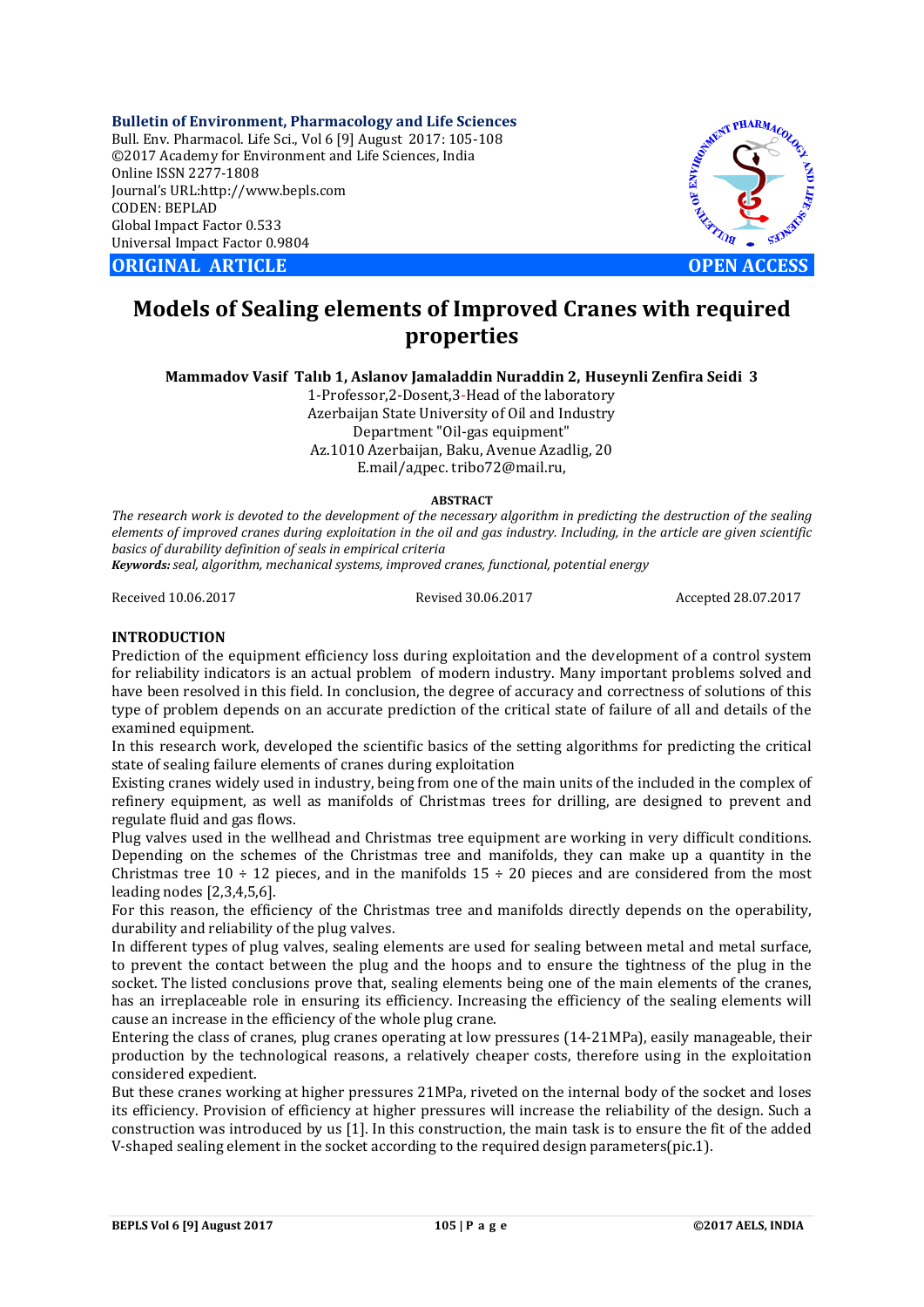

Pic.1

There is also the important tasks are the inadmissibility of any "leakage" in the sealed zone, ensuring their durability, reliable operation, designing the required properties of the sealing element of the plug construction.

### **METHODOLOGY**

In sealing systems, the main task is to determine the criteria, this choice of parameters that fulfill the required technical functions of the sealing parts. to obtain tightness of compounds, it is necessary to create a contact stress or deformation on the contact zone of the sealed two surroundings, from the metal zone, sealed by highly elastic materials. To create the required sealing characteristics (pressure, temperature, speed, etc.), it is necessary to create on the contact area between the elastic sealing materials such a level of deformation to keep the contact voltage at the required limit time and in the working process.

Here the first problem is the research of elasticity, and the second is the research of the stress relaxation process. The main direction of our task is to research the functional of the structure potential providing the required tasks. This functional - is the deformation of the potential energy of sealing materials, the determining structures of the material the additional energies and the "mixed" potentials, which depend on the boundary conditions during the structure sealing. This functional with the potential energy of the microstructure of the sealing material must be determined by the principle of variation by the Euler minimization condition. This approach to solving the problem leads to optimization problems, and in its turn, of course, are considered the main tasks of mechanics.

In general, expediently considered three approaches to sealing elements by the laws of mechanics:

1. Creation of models and properties of materials self-management

2.Development of calculation methods giving premature information during one or another load change in the properties of materials self-management.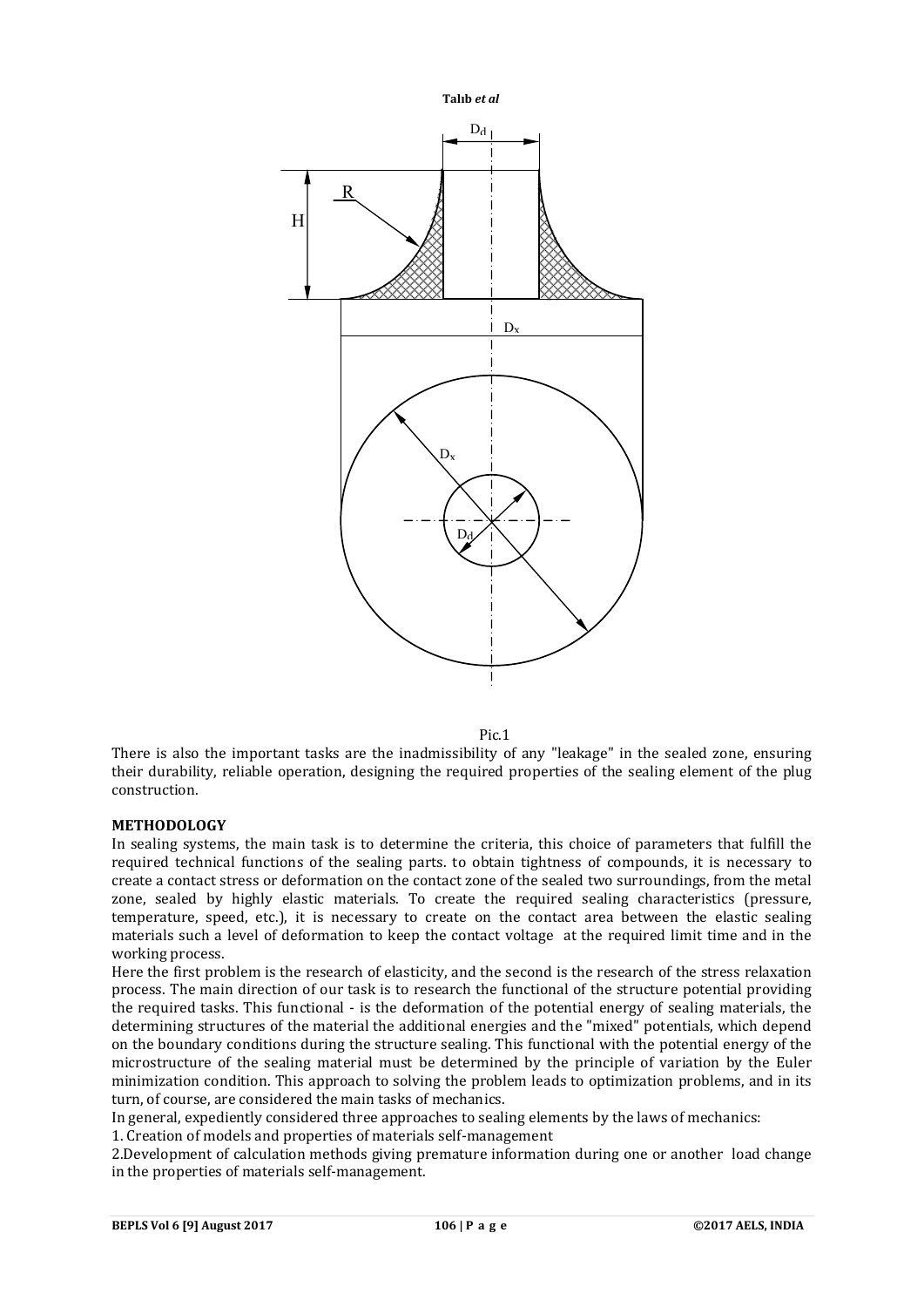#### **Talıb** *et al*

3. The problem of synthesis.

After creating the model, processing universal calculation methods explaining the self-management of the mechanical system, we have the ability to solve the most practical problems that are listed below:

1. Determination of the parameters of the required properties on the basis of the received calculation method. Here we are talking about the passive management of the properties. Usually, in such a process management, it is planned to study the influence change of one or another constructive parameter.

2. Using elastic and highly elastic materials in the construction design, by the varying way these design parameters to determine the hermetic criteria. The created design must create loading of durable seal with an answer to different characteristics and different directions. Here an important task is installing of synthesis of the courbe tension by the contact surface (Sealing surface).

In mechanics, the volume of tasks optimization in synthesis problems is growing. And this means that the design must have compatibility requirements. (example, a given surface bend, tension diagram, strength, etc.). Compatibility is chosen according to the optimization criteria (minimum volume or maximum working time indicators)

Optimization tasks can be implemented in the case that found their solution in it all the requirements in a set of designs (is meant sealing units)or a combination of parameters. This method will be differ from other searching procedures when the element will satisfy the requirement of the criterion of extreme sealing. Here we note some notes in the way of an exact research of the criteria for solving problems. In the beginning we accept the criteria of durability in the optimization of hermetic nodes.

But unfortunately, it should be noted that the criterion of durability is the most difficult predictable criterion. From the point of view of the description of models that determine the physical essence of the compaction process, there are certain approaches, for example. This is the energy of deformation collected in the sealant, some of it is realized in the cyclic period for seals, for creating temperature and for the expense of destruction from run-out. When the design is simplified, if it is possible to linearize potential functionals, the calculation accuracy increases. The installed (written) model makes it possible to predict the critical situation by using summation over all cycles of destruction of the seals.

İt is also possible in calculating for more complex situations, assuming that this energy is spent on creating temperature, durability can be determined by empirical criteria. A similar kind of criterion (kind) can be called self-burning (heating) from a stationary temperature.

Bearing in mind the above we can write:

1. The synthesis task and the synthesis of seals according to the bends stresses of the contact surfaces.

2. Solution algorithm of the problem.

We determine such a sealant with the elasticity potential of the form  $\Omega$ , that during compressing the sealant between rigid plates on contact surfaces, a contact voltage σ0 was formed. In order to considered after compression sealant form  $\Omega$ , is connected with the fitting site.

$$
\sigma_{\mathbf{K}} = \sigma_{\Pi, H.}^{\mathbf{0}} \qquad \Omega = \Omega_{i+1} \quad \text{when}
$$

$$
\sigma_c^{i+1} = \sigma_{g0}^i + (\sigma_{com}^{i+1} - \sigma_{com})
$$

 $\sigma_c$ - contact voltage,  $\sigma_{p,t}$  - primary tension,  $i+1$  - compression step

#### **RESULT**

In the research work, designed and determined the scientific basics for the setting algorithm by the prediction of critical state of the sealing elements cranes failure during the exploitation.

#### **DISCUSSION**

All fields of the developing industry devote special attention to the prediction of equipment failures during exploitation. Sealing elements performing special duties in equipment designs play an important role in ensuring the durability of equipment. Thus, in the event of failure of the sealing elements, the reliability indicators of the equipment will be reduced. From this point of view, the research work is devoted to predicting the situation of sealing elements required properties of cranes included in the closing devices groups. Below given the algorithm:

$$
\sigma_{\mathbf{K}} = \sigma_{\Pi, \mathbf{H}}^{\mathbf{0}} \Omega = \Omega_{i+1} \text{ when}
$$

$$
\sigma_c^{i+1} = \sigma_{g0}^i + (\sigma_{com}^{i+1} - \sigma_{com})
$$